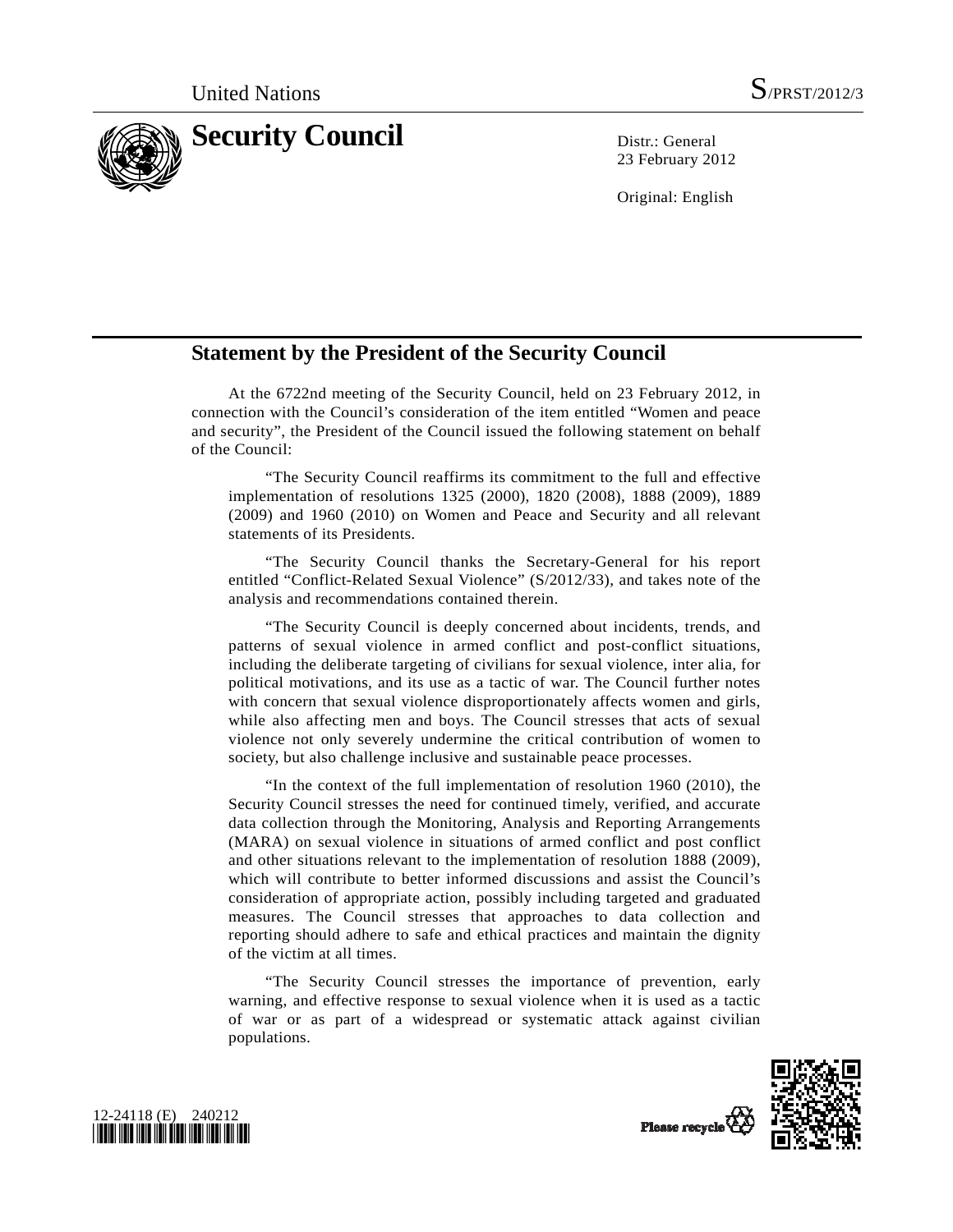"The Security Council encourages UN peacekeeping missions to draw upon, where appropriate, the publication by UN Action Against Sexual Violence in Conflict, which compiles peacekeeping practices, as a reference tool to prevent sexual violence more effectively.

 "The Security Council urges all parties to conflict to comply fully with their obligations under applicable international law, including the prohibition of all forms of sexual violence. The Council reiterates its strong condemnation of all violations of applicable international law, including international humanitarian law and international human rights law, in armed conflict and post-conflict situations, in particular acts of sexual violence. The Council urges the complete cessation of such acts with immediate effect. The Council notes that impunity for perpetrators can undermine confidence in existing institutions and promote instability.

 "The Security Council reiterates that the fight against impunity for the most serious crimes of international concern committed against women and girls has been strengthened through the work of the International Criminal Court, ad hoc and mixed tribunals, as well as specialized chambers in national tribunals. The Council further reiterates its intention to enhance its efforts to fight impunity and uphold accountability for serious crimes against women and girls with appropriate means and draws attention to the full range of justice and reconciliation mechanisms to be considered, including national, international, and mixed criminal courts and tribunals, truth and reconciliation commissions as well as national reparation programs for victims, institutional reforms and traditional dispute resolution mechanisms.

 "The Security Council encourages Member States and the UN system to continue raising awareness of the impact that sexual violence in armed conflict and post-conflict situations has on victims, families, communities and societies. The Council stresses the importance of countering negative societal attitudes towards survivors of sexual violence that can lead to their exclusion from communities or other discriminatory practices.

 "The Security Council calls on Member States with the support of the UN system and other relevant stakeholders to increase access to health care, psychosocial support, legal assistance and socio-economic reintegration services for victims of sexual violence, in particular in rural areas. The Council stresses the importance of ensuring that such incidents can be reported safely.

 "The Security Council continues to encourage Member States to deploy greater numbers of female military and police personnel to United Nations peacekeeping operations and reiterates that all UN military, police personnel, and other personnel should be provided with adequate training, including on sexual and gender based violence, to carry out their responsibilities. The Council acknowledges the efforts of the Secretary-General to continue and strengthen efforts to implement the zero tolerance policy on sexual exploitation and abuse by all United Nations personnel. The Council looks forward to the deployment of women protection advisers to UN missions, as called for in Resolutions 1888 (2009), 1889 (2009), and 1960 (2010).